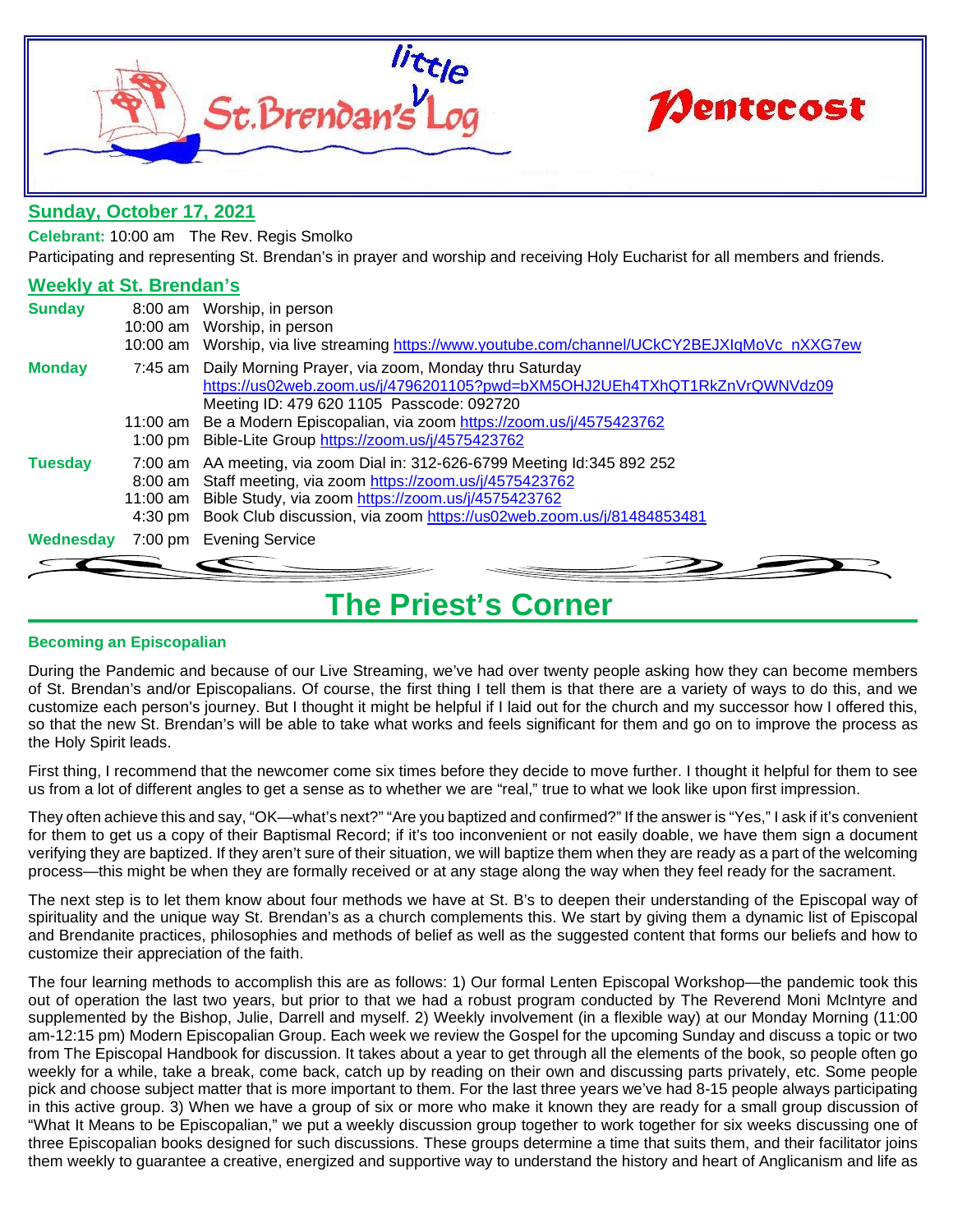an Episcopalian-Brendanite. 4) Some people want to broaden and deepen their understanding of the relevant topics one-on-one. One of the clergy or a knowledgeable and trained lay leader works with these individuals or couples for a period of time.

Next week, we will look at the various ways that people then declare themselves members of St. Brendan's and/or Episcopalians.

PS: Note that we are currently in the process of forming one of the "small groups" mentioned in Option 3 above. If you have an interest in joining such a group, let Katie or Regis know.

**All good, Regis+**



 **A (BFF) Building Family & Friends donation** was given for the ongoing work of the Justice Ministry, from the Kinley family.

Thank you for making a difference at St. Brendan's by becoming a BFF donor. Contact Katie if you are interested in making a donation [stbrendanskatie@gmail.com.](mailto:stbrendanskatie@gmail.com)

**All Saint's Day** is **Monday, November 1,** and we will be celebrating it on November 7. For St. Brendan's that means our tradition of reciting the Necrology by naming all who have been part of our prayers who have died in the last 12 months. All former members will automatically be included in the reading of the Necrology during the service. Contact Kati[e stbrendansKatie@gmail.com,](mailto:stbrendansKatie@gmail.com) if you have name/s of people you would like to have remembered.

**Bible Lite.** Bible Lite with Pastor Julie has returned **Tuesday Evenings, at 6:00.** At this time, we are reading the prophecies in Isaiah and the fulfilment of the prophecies in Luke. That's right – we are getting ready for Advent and Christmas by reading in October, November and into December. We can do it! Let me know if you are interested by emailing ilsphone1@gmail.com.



**COOKIE WALK UPDATE.** We are half way there. Last year we sold 420 dozen cookies at the drive through. So, assuming things stay pretty much the same we have that portion covered. NOW it's time to work on the "WALK" part. We want to make sure people have something to choose from if they decide to come inside. Remember that vaccination is required along with masks to come in to make sure everyone stays safe.

The flyers will be ready to distribute this week along with the raffle tickets. I will have quantities of each at church. If you can't get there send me a message and I'll make sure you get what you need to help make this a huge success! Thanks- Karen Denni[sKdennis54@verizon.net](mailto:Kdennis54@verizon.net) 412-580-2755

**CRIES Advocacy, (Christian Response In Emergency Situations),** meets monthly on the third Sunday in the library after the 10 a.m. service where they determine the distribution of St. Brendan's 10% tithe of our pledged income. This week we are supporting the work of two organizations. The first is Brother's Brother Foundation, a local organization that responds to need following natural disasters. Our donation was directed toward response for aid to victims of hurricane ID[A www.brothersbrother.org](http://www.brothersbrother.org/) The other is Episcopal Relief & Development, episcopal response to natural disasters. Our donation this month is directed toward relief from hurricane IDA.



**Help for Inner City Children.** Once again, St. Brendan's, through the Justice Ministry, is partnering with Blessed Be Educators, to provide gifts to needy children in the Pittsburgh area. Families will be served in Homewood, Wilkinsburg and the North Side. Blessed Be Educators is faith-based ecumenical non-profit, working in the Pittsburgh area to lift up teaching as a ministry and support teachers. Hats and gloves are needed for children 1 year old to 14 years old, sizes XS to XL. The older children are in often forgotten,

so let's make an effort to include them. A bin will be set up at the entrance of the church. Please be generous, as you have in the past. Call Marilyn at 412-427-2715 with questions. Thanks in advance!

**Fr. Regis is forming a small study group** that may end up in people becoming **Episcopalians and/or Brendanites.**

Would you like to be a part of a group that will meet for six weeks to explore these interesting and important ideas?

The way we do it is once I hear from you, and we have at least four people committed, we'll figure out a day and time that works for all of our schedules. This will be a hybrid get-together—those who want to participate from church will meet at church and those who want to meet through Zoom will do it virtually. Attend and participate how it's more comfortable for you. You don't know each other well yet, but I know you all. You'll love to be together for this.

The get-togethers are fun, insightful and you'll learn a lot. We use a book as our thought provoked, and we take it from there. No one will be forced to say or do anything that's not comfortable.

I'd like to get this started as soon as we can because my retirement begins on December 31. You will be my last group until I get back in some form of ministry. It will be my honor that you be this group of people.

Contact Katie [StBrendansKatie@gmail.com](mailto:StBrendansKatie@gmail.com) or Regis [regisjs@verizon.net.](mailto:regisjs@verizon.net)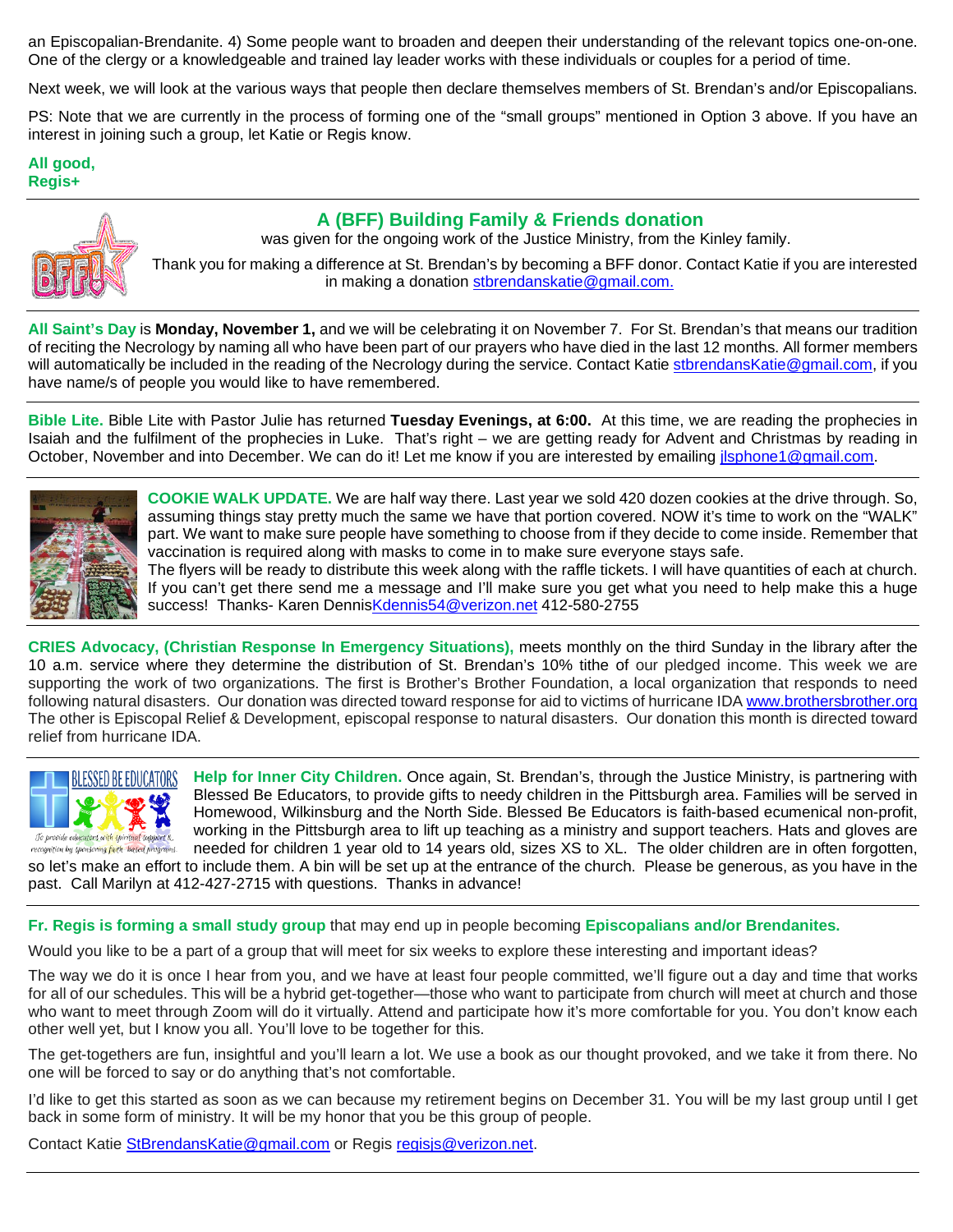

**Vestry Meeting**. On Monday, October 11, the Vestry held its regular monthly meeting. We discussed several items including: (1) a transition in the position of Treasurer, with Roger Botti taking on those responsibilities from Ellen Groves (see separate item elsewhere in this issue); (2) St. Brendan's contribution of \$300 towards expenses associated with the Consecration of Bishop-elect Ketlen Solak; (3) very preliminary issues surrounding the parish's 2022 Budget; and (4) planning under way for this year's modified Cookie Walk, Soup Sale and Freezer Raffle (more information to follow shortly). As always, the full Vestry Minutes are available for those who would like a more detailed account.



**CALLING ALL young people** – those between 12 and 18 or in grades 7 to 12 – do you have questions about the Bible (like Can I trust the Bible?) or God (why does God allow suffering or does God discriminate against women or gay people?). Then join us at youth group. Cameron Grosh and Pastor Julie will be leading discussions twice a month on the first and third Mondays of each month. Let us know if you are coming so we can order enough pizza and books by emailing Pastor Julie a[t jlsphone1@gmail.com.](mailto:jlsphone1@gmail.com)



**The North Hills Food Bank is** currently running low on supplies. They particularly would like boxed potatoes, pasta, and canned chicken. Please bring non-perishable food items/donations when you come on Sunday or any time the church is open, and you can leave them in the shopping cart in the narthex. Go to their website at <http://northhillsfoodbank.org/donations/> for a full list of what they need right now. Anything you can give will help. Thank you!

**Centering Meditation at St. Brendan's.** Please join St. Brendan's Spirituality Ministry for a Centering Prayer experience at our church next Monday evening, October 18th, at 7 pm. We will meet in the Hospitality room where the group can sit comfortably in a circle, as large as needed to accommodate the size of the group. The experience will last about an hour.

Centering Prayer is a method of meditation used by Christians placing a strong emphasis on interior silence. This is another in our series of activities in an effort to experience other forms of spirituality, prayer, and worship outside of our usual and comfortable Christian traditions.

We will be led by Jane Rahenkamp who has practiced centering prayer for many years, and who also serves as a professional coach and retreat master.

We would love to see you there! Contact Donna Aiello if you have any questions. [donna.aiello@forecastdirect.com](mailto:donna.aiello@forecastdirect.com)

## **Children's Corner**



When I was in High School we had an awards case right when you walked in the building – of my school. The case held all of the school's trophies. But what it really did was announce how good we were. It was bragging that we were just a little bit better than other schools. And maybe you should treat us special because we won.

And maybe we even believed we were better and should be treated differently because of the awards - even if we didn't play on the team that won, after all it was our team.

In this week's gospel we see two of the disciples wanting to be treated better than the others by asking for special favors from Jesus. James and John, two brothers, thought that they were deserving of special recognition in the Kingdom of God. Now they knew that Jesus would not make a trophy case, so they just decided what special honor they deserved. They asked to always and forever be seated next to Jesus. They were calling shot gun forever.

"You don't know what you are asking," Jesus said to them. "Are you willing to suffer as I am going to suffer?"

All sure of themselves they replied, "we are able." But Jesus said, "You may be able to suffer as I will suffer. But I have no right to say who will sit on my right or my left. God has prepared those places for the ones he has chosen." Now imagine how they felt and the other 10 disciples felt. After all, they all gave up homes and families to follow Jesus and they thought they had won this place of honor.

Jesus heard them and called all of them together. "You've seen how rulers in this world throw their weight around," he said, "and when someone gets a little power it quickly goes to their head. It's not going to be that way with you. Whoever wants to be a leader among you must become a servant. Whoever wants to be first among you must be the servant of all."

We see this every time we have a procession in church the greatest servant - the Bishop or the Priest is last not because they are important but because of their service.

Because Jesus told us, the Kingdom of God isn't about recognition, praise, and a seat of honor. It is about service to others. Jesus came not to be served, but to serve, and if we want to be like Jesus we will serve others too.

**Peace, Julie**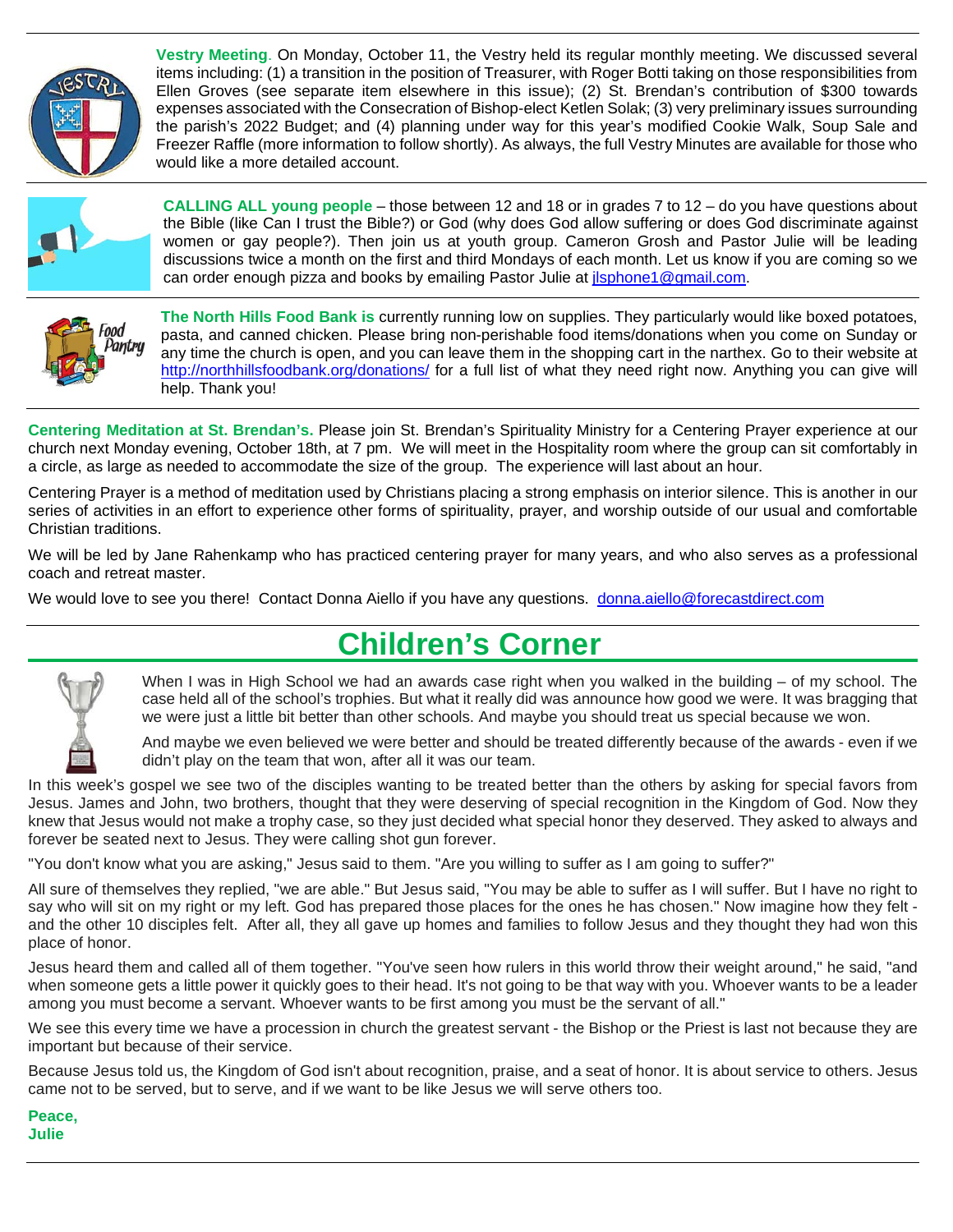

**Next Public Forum: Thursday, October 21 at 7:00 pm** via zoom. Our next Public Forum is entitled **"See Us For Who We Are: Life After Incarceration".** Terry Minor Spencer, a formerly incarcerated community activist, will speak on her experiences in the criminal justice system, and the various work she does. She wears a number of hats, including PIIN's (Pennsylvania Interfaith Impact Network) paid organizer for their Ex-Prisoners Organizing (EXPO) project. To register and receive the Zoom link, email scregistration@uucnh.org. This Forum is planned by the Unitarian Universalists of the North Hills, one of the three churches in our newly-formed group, Faith in Action. St. Brendan's and Trinity Lutheran Church also participate in this group.

Come to St. Brendan's Watch Party: We will be holding a Watch Party in our Hospitality Room for anyone who would rather watch the Forum with other Brendanites. Just come to St. Brendan's around 6:30 - 7:00. Bring a snack and/or a beverage if you'd like. Hope to see you there!



Coming soon **Storymakers NYC**. The diocese purchased a new curriculum for children across the diocese and we are participating in using this curriculum. Beginning next week, Pastor Julie will be distributing 'zines for young ones – ages 6-12. If you are interested, this is a program that is easy for parents and church leaders to use, with little to no outside preparation needed. Contact Pastor Julie (jlsphone1@gmail.com) for more information.

## **Senior Warden's Corner**

In last week's Little Log, I promised some **"Ministry Spotlights"—**an introductory overview of opportunities that may appeal to anyone who is considering (or reconsidering) the roles she or he plays as a member of St. Brendan's. Personally, I find it helpful to group ministries under four broad headings: worship, education, outreach and inreach. I'll address one category each week between now and November  $4<sup>th</sup>$ . Today, then, let's consider worship ministries.

The beautiful services we attend as parishioners or guests at St. Brendan's do not just "happen." During the week, the altar flowers have been arranged; the altar linens, vestments, vessels, and candles have been set ready; and the service bulletins have been drafted, proofed and printed. On Sunday, even in these COVID times, our two liturgies draw on the services of at least two greeters at the front door, two ushers, two readers, one person to lead the prayers, and another to direct the livestream. In addition, for those with musical gifts, there are always opportunities to employ those gifts to enrich our worship. By my informal count, it takes between twelve and fifteen volunteers *each week* to assist our clergy and the Director of the Music Program in creating a meaningful experience for the rest of us. That is a heavy lift in a parish of our size—but a lighter one if more people agree to join the pool from which we draw.

On the positive side, few if any of these ministry opportunities demand special skills. If your singing voice is not exactly your strongest asset, talk to Daniel about playing an instrument. If you feel nervous about reading aloud in public, offer to hand out bulletins as an usher instead. If you are a born "techie," we need trainees to assist Sean and Cameron with the livestream—and to give them a break every now and then!

I speak from personal experience when I say that I have come to appreciate liturgy more as a congregant though learning how much thought and care goes into the preparation of each Sunday service. If you feel moved to contribute in any of these ways, it's easy to make a start: simply contact Fr. Regis, Tim Austin, Katie Cervone or any member of the Vestry. They'll make sure your name goes to the right person.

Next week: Education Ministries!

## **Senior Warden, Tim Austin**

Pre-screening of Ferguson Rises: **A Father's Journey to Find Purpose** Monday, October 18 at 7:00 pm (Free Virtual Event)

The Pennsylvania Council of Churches is presenting a pre-release screening of Ferguson Rises, followed by a discussion with several accomplished panelists. This documentary is about Michael Brown, whose son was killed by white police officer Darren Wilson in Ferguson Missouri, and centers on the father's journey seeking justice and healing. This event fueled the global Black Lives Matter movement. This documentary is part of ITC's Stories for Justice, a project using documentary storytelling to support understanding about the inequities of our justice system and inspire local dialogue about reform. Registration is at [https://www.eventbrite.com/e/screening-ferguson-rises-panel-discussion-w-film-participants-tickets-186001815437.](https://www.eventbrite.com/e/screening-ferguson-rises-panel-discussion-w-film-participants-tickets-186001815437)



Elsewhere in this issue you will find a few notes about the October Vestry Meeting last Monday evening. We highlight here the appointment of **Roger Botti to succeed Ellen Groves as our Treasurer**—an appointment that takes effect immediately and ends (technically speaking) in February 2022, when the next Vestry meets for the first time and (re-)appoints key officers for the parish. Roger has been understudying Ellen for a period that was extended due to the COVID crisis, so he is well versed in the Treasurer's duties. The Vestry also passed a motion thanking Ellen "warmly for her many years of selfless service as Treasurer and for the valuable advice that she has given to St. Brendan's clergy, staff, wardens and vestries throughout her term in office." Please take the next opportunity to congratulate Roger and express your appreciation to Ellen.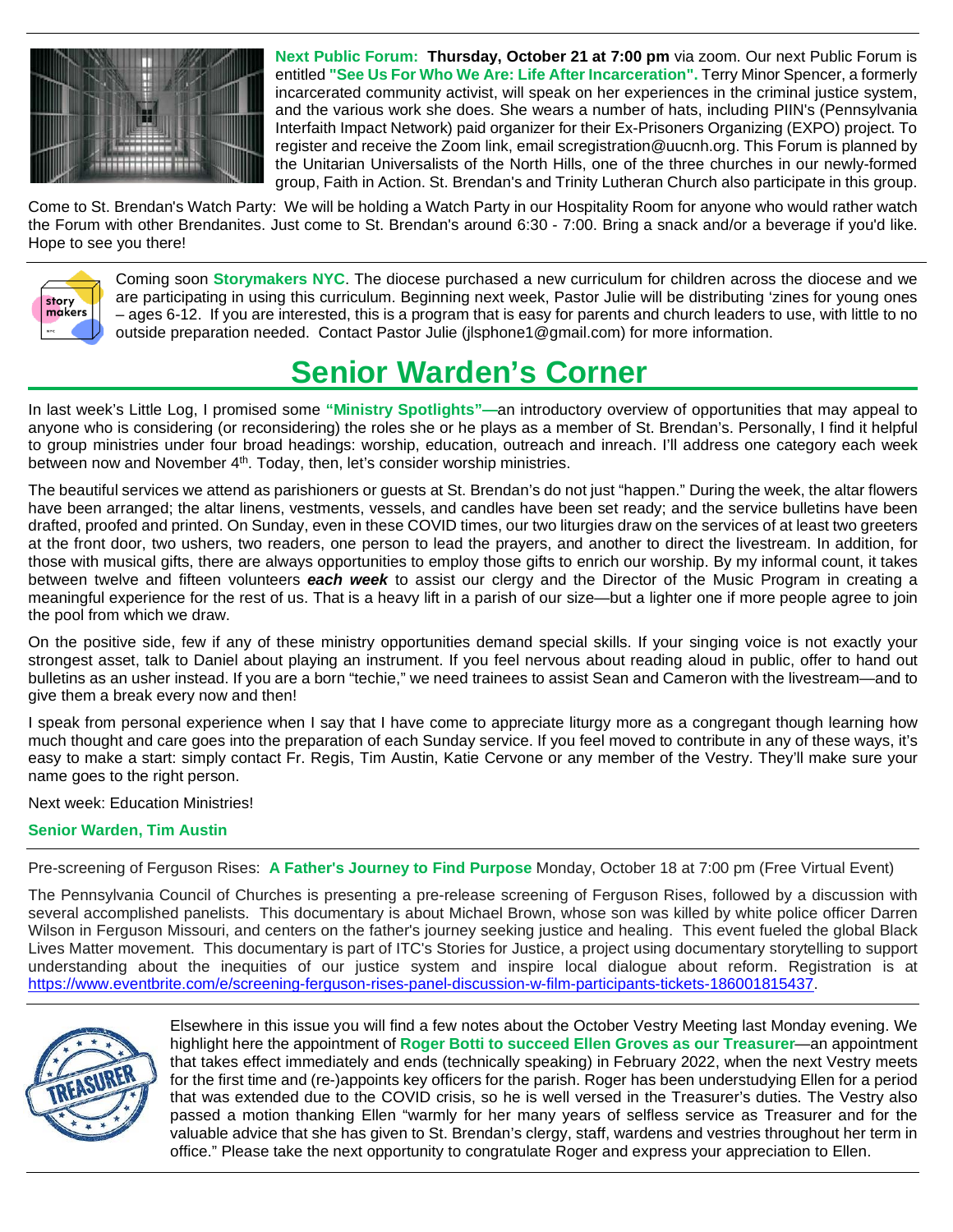## **October 17 Steelers vs Seahawks – Football Pool Contact Tim or Katie with questions**

| And the winners will receive<br>$1st$ Quarter = \$45<br>$2nd$ Quarter = \$90 |                 | <b>STEELERS</b> |                |           |           |                |                |           |           |           |           |
|------------------------------------------------------------------------------|-----------------|-----------------|----------------|-----------|-----------|----------------|----------------|-----------|-----------|-----------|-----------|
| $3rd$ Quarter = \$45<br>$Final = $120$                                       |                 | 0               | $\overline{7}$ | 3         | 1         | $\overline{4}$ | $\overline{2}$ | 6         | 9         | 5         | 8         |
|                                                                              | $\mathbf{1}$    | <b>AS</b>       | <b>KM</b>      | <b>CM</b> | <b>TP</b> | <b>DC</b>      | <b>AK</b>      | <b>MS</b> | LL.       | <b>TA</b> | <b>PM</b> |
|                                                                              | 8               | <b>SB</b>       | <b>AS</b>      | <b>JS</b> | <b>RS</b> | LL             | <b>KB</b>      | <b>DP</b> | <b>CM</b> | <b>RT</b> | <b>DP</b> |
|                                                                              | $6\phantom{1}6$ | EK              | <b>LT</b>      | <b>AS</b> | <b>SH</b> | <b>AC</b>      | AB             | <b>RB</b> | <b>KC</b> | <b>SF</b> | GV        |
|                                                                              | 9               | <b>RT</b>       | <b>LM</b>      | <b>NG</b> | <b>AS</b> | <b>KG</b>      | <b>DP</b>      | <b>LT</b> | <b>CM</b> | <b>AK</b> | <b>SF</b> |
| <b>SEAHAWKS</b>                                                              | $\overline{2}$  | <b>KM</b>       | <b>DA</b>      | <b>KP</b> | <b>DP</b> | <b>AS</b>      | <b>KD</b>      | <b>SF</b> | <b>EH</b> | TP.       | <b>SB</b> |
|                                                                              | $\overline{7}$  | <b>GV</b>       | <b>MS</b>      | <b>DP</b> | <b>GS</b> | <b>KG</b>      | <b>AS</b>      | <b>SH</b> | <b>KP</b> | <b>DP</b> | <b>SB</b> |
|                                                                              | $\overline{0}$  | LL.             | <b>DP</b>      | <b>RB</b> | <b>GS</b> | <b>KP</b>      | <b>DA</b>      | <b>AS</b> | <b>DP</b> | <b>SF</b> | <b>RS</b> |
|                                                                              | 5               | <b>MS</b>       | <b>TA</b>      | <b>DP</b> | LS        | <b>EH</b>      | <b>DB</b>      | <b>SF</b> | <b>AS</b> | <b>BS</b> | <b>TP</b> |
|                                                                              | $\overline{4}$  | <b>DP</b>       | <b>MD</b>      | <b>TP</b> | <b>SF</b> | <b>DP</b>      | <b>SB</b>      | <b>EK</b> | <b>SF</b> | <b>AS</b> | <b>DM</b> |
|                                                                              | 3               | <b>KC</b>       | <b>SF</b>      | <b>TP</b> | <b>DP</b> | <b>TH</b>      | <b>SF</b>      | <b>RS</b> | <b>MB</b> | <b>SF</b> | <b>AS</b> |



**Haitian Project:** At St. Brendan's we have been supporting one of our members, Isaac, who is committed to helping people in his homeland of Haiti. We have been collecting clothes and other used items for him to send to Haiti. Last year, Isaac completely filled a used truck which he had purchased with many donated items. It was driven to Miami and then sent on a boat to Haiti. A few of the items were damaged by a leak in one corner of the truck, and Isaac has taken precautions to prevent leaks from happening again. Most of the items survived the trip and are now being used and appreciated by the Haitians. You can see pictures

of children using items that were shipped on top of the donation box in front of the church.

Now Isaac has bought two used school buses. One is completely full for shipment to Haiti. We need donations of summer clothes and shoes for adults and children. The adult sizes are medium to small but all sizes of men's shirts can be used. Also needed are bikes, cookware, tools, gardening tools, sewing machines, crutches, wheelchairs, walkers, cribs, towels, bedding, sleeping bags and comforters. If you would like to purchase something, toothbrushes, toothpaste, and bars of soap are appreciated. We will be collecting for 6 weeks or so. If you cannot drop off items at the church to put into the donation box, call Joyce Donadee 412-849- 9816 to make other arrangements.

## **Requested Prayers**

We ask your prayers for our beloved members of St. Brendan's, especially; Larry Toler, Rosie and Rodge Wood, Matthew, Mark Shoemaker and Larry Tarrant.

For our parents, especially; Sandy Martin, Ray Militzer, Naomi Getty and Lenora.

For our family members, especially; Kirk Latta, Mike Dixon, John Barie, Chris Sensenich, Linda Ahlbrand, Marie Hazelton, Tom Groves, Nathan Schlumpf, Bob Keihl, David Pingree and Robert Donato.

And for our friends, especially; Arlene, Dennis Ranalli, Becky Horton, Sherri Hilbert, Mary, Joan Gonzales, Heather and Dan Houle.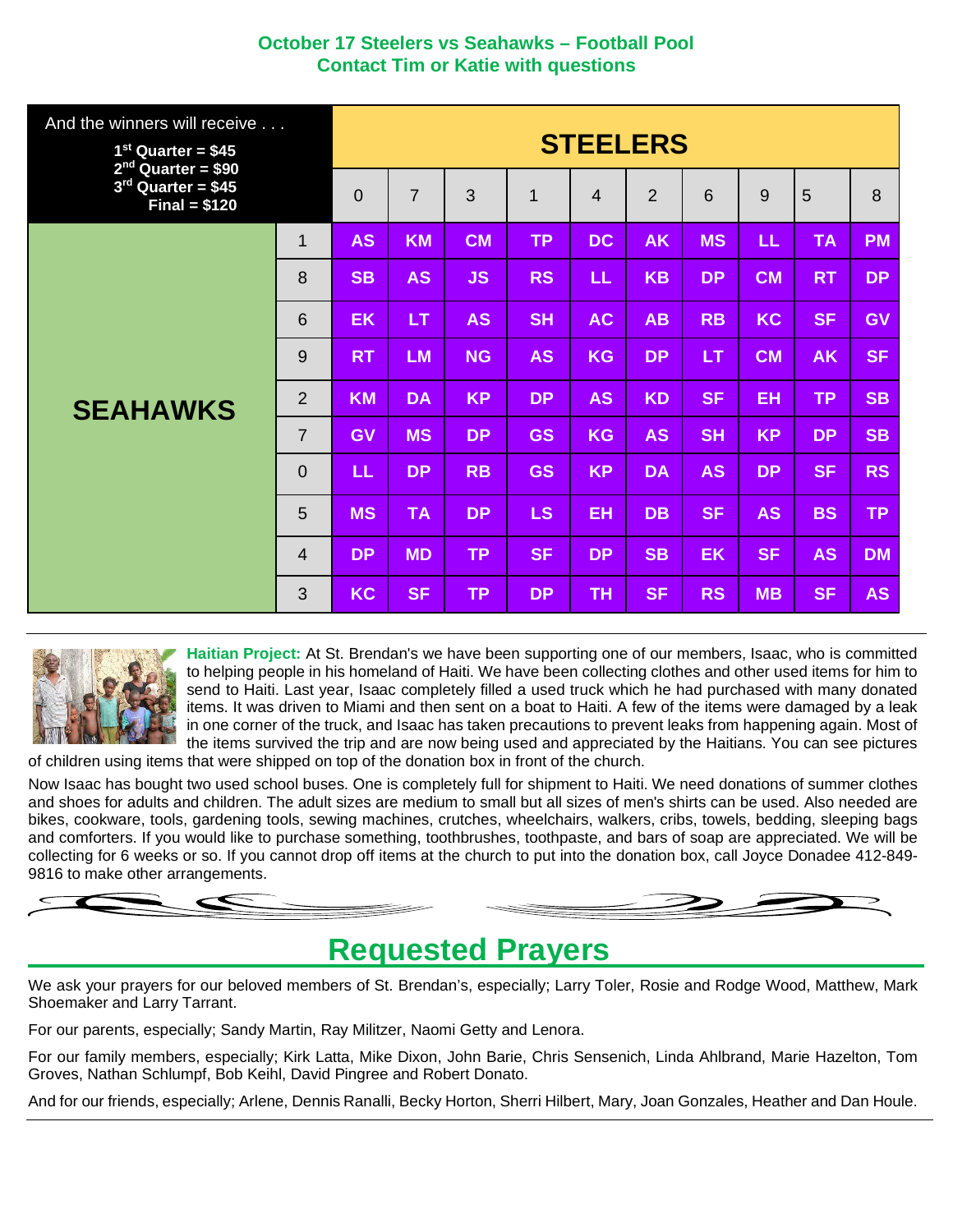

# **October 2021 Ministry Calender**

| <b>Date</b>                                                        | <b>Lectors</b>                                                                                                                               | <b>Altar Guild</b>                              | <b>Sunday</b><br><b>School</b> | <b>Nursery</b>        | <b>Usher</b>                                    | <b>Vestry</b>         | <b>Hospitality</b>                        |  |
|--------------------------------------------------------------------|----------------------------------------------------------------------------------------------------------------------------------------------|-------------------------------------------------|--------------------------------|-----------------------|-------------------------------------------------|-----------------------|-------------------------------------------|--|
| October 3<br>Sunday 8 & 10:00 am                                   | 8 Tammy Spoonhoward<br>1 <sup>st</sup> John Appledorn<br>2 <sup>nd</sup> John Appledorn<br><b>P</b> Michael Donadee                          | 8 Ellen Groves<br>10 Phoebe Juel                |                                | $\sim$                | <b>Cameron Grosh</b><br><b>Tim Austin</b>       | <b>Tim Austin</b>     | <b>Need Volunteer</b>                     |  |
|                                                                    | *Readers have the option to<br>pre-record or read live in person.                                                                            |                                                 |                                |                       |                                                 |                       |                                           |  |
| October 6<br>Wednesday 7:00 pm                                     | <b>TBD</b>                                                                                                                                   | <b>Darrell Johnson</b>                          | $\sim$                         | $\tilde{\phantom{a}}$ | $\sim$                                          | $\tilde{\phantom{a}}$ | $\sim$                                    |  |
| October 10<br>Sunday 8 & 10:00 am                                  | 8 Ellen Groves<br>1st AJ McKenna<br>2 <sup>nd</sup> Dean Peters<br><b>P</b> Donna Aiello<br>*Readers have the option to                      | 8 Sylvia Affleck<br><b>10 Shari Tarrant</b>     | $\sim$                         | $\sim$                | <b>Eric Helmsen</b><br><b>Kate Heston</b>       | <b>Larry Toler</b>    | <b>Ken Parsons</b><br><b>Regis Smolko</b> |  |
|                                                                    | pre-record or read live in person.                                                                                                           |                                                 |                                |                       |                                                 |                       |                                           |  |
| October 13<br>Wednesday 7:00 pm                                    | <b>TBD</b>                                                                                                                                   | <b>Darrell Johnson</b>                          | $\tilde{\phantom{a}}$          | $\sim$                | $\tilde{\phantom{a}}$                           | $\tilde{\phantom{a}}$ | $\sim$                                    |  |
| October 17<br><b>Sunday</b><br>8 & 10:00 am                        | 8 George Snyder<br>1 <sup>st</sup> Michael Donadee<br>2 <sup>nd</sup> Annemarie Malbon<br>P Donna Aiello<br>*Readers have the option to      | 8 Joan Klinefelter<br><b>10 Janice Moore</b>    | $\sim$                         | $\sim$                | <b>Donna Aiello</b><br><b>John Appledorn</b>    | <b>Janice Moore</b>   | <b>Need Volunteer</b>                     |  |
|                                                                    | pre-record or read live in person.                                                                                                           |                                                 |                                |                       |                                                 |                       |                                           |  |
| October 20<br>Wednesday 7:00 pm                                    | <b>TBD</b>                                                                                                                                   | <b>Darrell Johnson</b>                          | $\tilde{\phantom{a}}$          | $\tilde{\phantom{a}}$ | $\sim$                                          | $\sim$                |                                           |  |
| October 24<br>Sunday 8 & 10:00 am                                  | 8 Joan Beatrous<br>1 <sup>st</sup> Alan Schneider<br>2 <sup>nd</sup> John Appledorn<br><b>P</b> Mary Bertucci<br>*Readers have the option to | 8 Tammy Spoonhoward<br>10 Kathy Miller          | $\sim$                         | $\sim$                | <b>Dale Bertucci</b><br><b>Anthony Bertucci</b> | <b>Mary Bertucci</b>  | <b>Allison Kline</b>                      |  |
|                                                                    | pre-record or read live in person.                                                                                                           |                                                 |                                |                       |                                                 |                       |                                           |  |
| October 27<br>Wednesday 7:00 pm                                    | <b>TBD</b>                                                                                                                                   | <b>Darrell Johnson</b>                          | $\sim$                         | $\sim$                | $\tilde{\phantom{a}}$                           | $\sim$                | $\sim$                                    |  |
| October 31<br>Sunday 8 & 10:00 am<br><b>Children's Sunday, 5th</b> | 8 Nancy Snyder<br>1 <sup>st</sup> (Children)<br>2 <sup>nd</sup> (Children)<br>P (Children)                                                   | 8 Dottie Antonucci<br><b>10 Anelisa Tarrant</b> | $\sim$                         | $\tilde{\phantom{a}}$ | <b>Allyson Baierl</b><br><b>Michael Donadee</b> | <b>Cameron Grosh</b>  | <b>Need Volunteer</b>                     |  |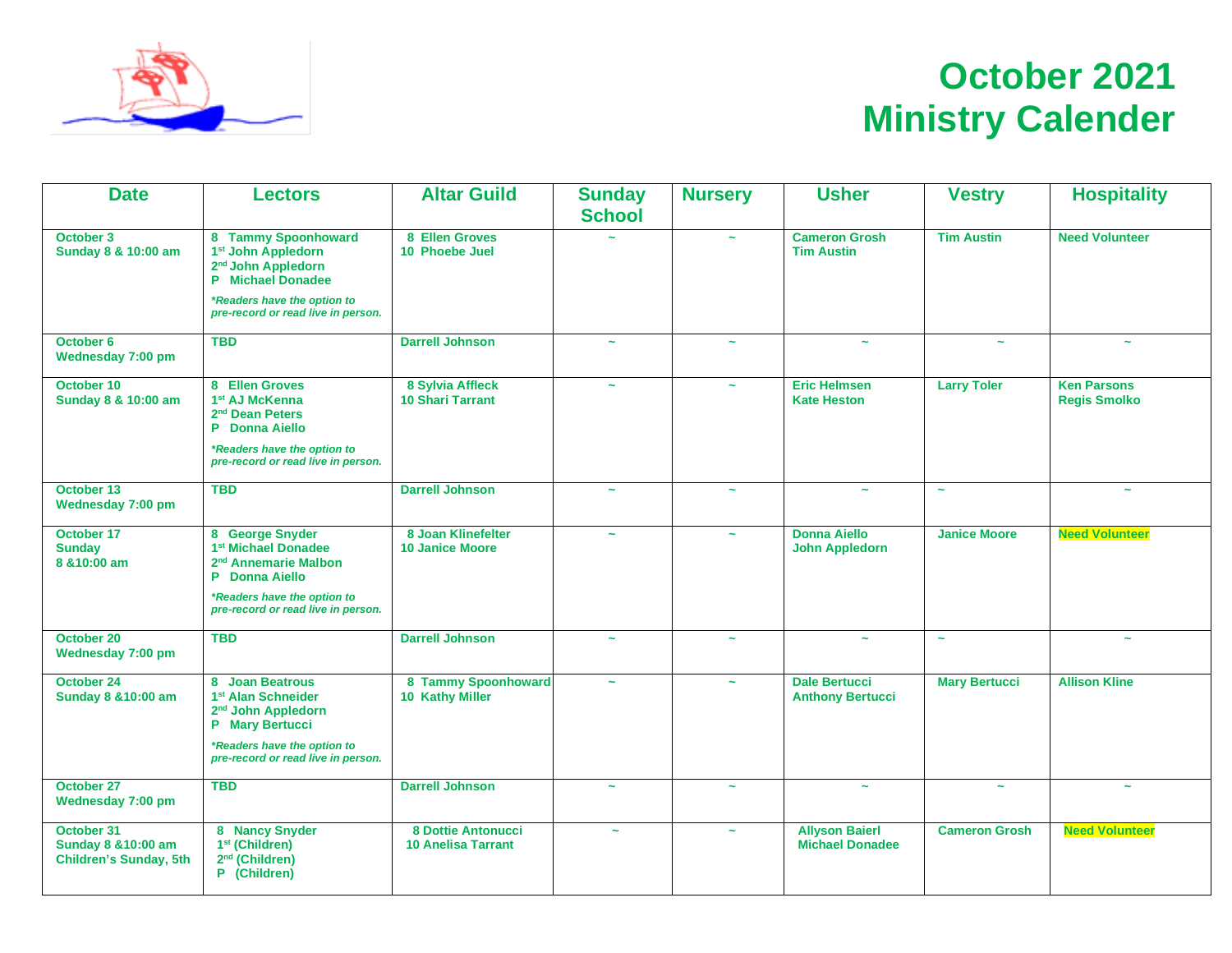

# **November 2021 Ministry Calander**

| <b>Date</b>                                                                | <b>Lectors</b>                                                                                                                                                                         | <b>Altar Guild</b>                         | <b>Sunday</b><br><b>School</b> | <b>Nursery</b>        | <b>Usher</b>                                    | <b>Vestry</b>         | <b>Hospitality</b>     |  |
|----------------------------------------------------------------------------|----------------------------------------------------------------------------------------------------------------------------------------------------------------------------------------|--------------------------------------------|--------------------------------|-----------------------|-------------------------------------------------|-----------------------|------------------------|--|
| November 3<br>Wednesday 7:00 pm                                            | <b>TBD</b>                                                                                                                                                                             | <b>Darrell Johnson</b>                     |                                | $\sim$                | $\sim$                                          | $\sim$                | $\tilde{\phantom{a}}$  |  |
| November 7<br>Sunday 8 & 10:00 am                                          | 8 Charlotte Pierce<br>1 <sup>st</sup> Michael Donadee<br>2 <sup>nd</sup> AJ McKenna<br>P Tony Turo<br>*Readers have the option<br>to pre-record or read live<br>in person.             | 8 Sylvia Affleck<br><b>10 Janice Moore</b> | $\sim$                         | $\tilde{\phantom{a}}$ | <b>Kate Heston</b><br><b>Allyson Baierl</b>     | <b>Tim Austin</b>     | <b>Angela Schlumpf</b> |  |
| November 10<br>Wednesday 7:00 pm                                           | <b>TBD</b>                                                                                                                                                                             | <b>Darrell Johnson</b>                     | $\sim$                         | $\tilde{\phantom{a}}$ | $\tilde{\phantom{a}}$                           | $\sim$                | $\tilde{\phantom{a}}$  |  |
| November 14<br>Sunday 8 & 10:00 am                                         | 8 Tammy Spoonhoward<br>1 <sup>st</sup> Tim Austin<br>2 <sup>nd</sup> Alan Schneider<br><b>P</b> Linda Limberis<br>*Readers have the option<br>to pre-record or read live<br>in person. | 8 Ellen Groves<br><b>10 Shari Tarrant</b>  | n/a                            | n/a                   | <b>Eric Helmsen</b><br><b>Michael Donadee</b>   | <b>Larry Toler</b>    | <b>Need Volunteer</b>  |  |
| November 17<br>Wednesday 7:00 pm                                           | <b>TBD</b>                                                                                                                                                                             | <b>Darrell Johnson</b>                     | $\sim$                         | $\tilde{\phantom{a}}$ | $\tilde{\phantom{a}}$                           | $\tilde{\phantom{a}}$ | $\sim$                 |  |
| November 21<br><b>Sunday</b><br>8 & 10:00 am                               | 8 Ellen Groves<br>1 <sup>st</sup> Donna Aiello<br>2 <sup>nd</sup> Mary Bertucci<br>P Kate Heston<br>*Readers have the option<br>to pre-record or read live<br>in person.               | 8 Tammy Spoonhoward<br>10 Phoebe Juel      | n/a                            | n/a                   | <b>Dale Bertucci</b><br><b>Anthony Bertucci</b> | <b>Mary Bertucci</b>  | <b>Need Volunteer</b>  |  |
| <b>November 24</b><br>Wednesday 7:00 pm                                    | <b>TBD</b>                                                                                                                                                                             | <b>Darrell Johnson</b>                     | $\tilde{\phantom{a}}$          | $\tilde{\phantom{a}}$ | $\tilde{\phantom{a}}$                           | $\sim$                | $\tilde{\phantom{a}}$  |  |
| <b>November 28</b><br>Sunday 8 & 10:00 am<br><b>Children's Sunday, 4th</b> | 8 George Snyder<br>1 <sup>st</sup> Children<br>2 <sup>nd</sup> Children<br>P Children                                                                                                  | 8 Joan Klinefelter<br>10 Libby Juel        | $\sim$                         | $\tilde{\phantom{a}}$ | <b>John Appledorn</b><br><b>Mike Wick</b>       | <b>Janice Moore</b>   | <b>Need Volunteer</b>  |  |